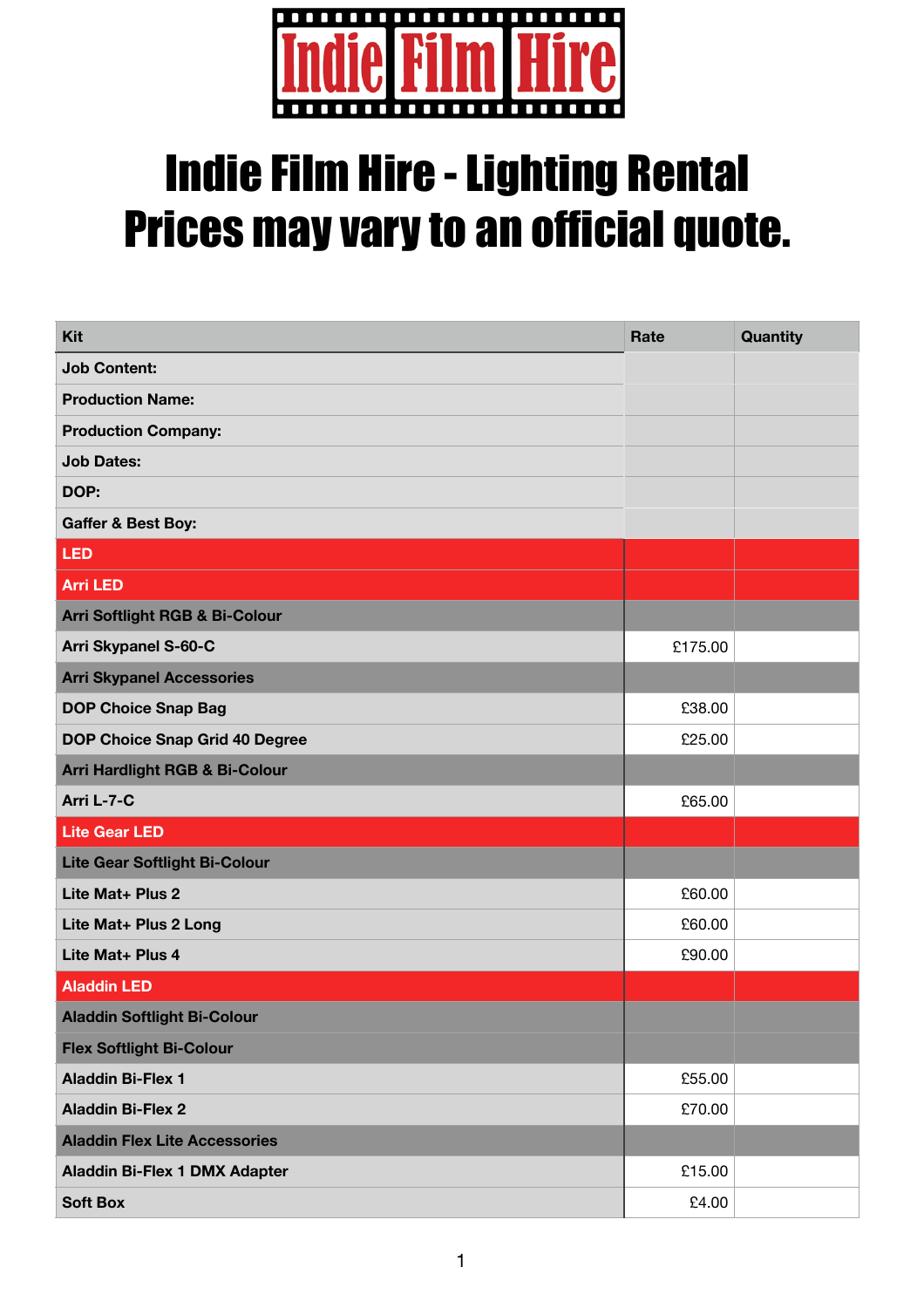| Kit                                                      | Rate    | Quantity |
|----------------------------------------------------------|---------|----------|
| Grid                                                     | £3.00   |          |
| <b>Fabric Softlight Bi-Colour</b>                        |         |          |
| <b>Aladdin Fabric</b>                                    | £150.00 |          |
| <b>Aladdin Flex Lite Accessories</b>                     |         |          |
| <b>Soft Box</b>                                          | £4.00   |          |
| Grid                                                     | £3.00   |          |
| <b>Aladdin Soft-Light RGB Bi-Colour</b>                  |         |          |
| <b>Aladdin Bi-Flex 1 RGB</b>                             | £70.00  |          |
| <b>Aladdin Bi-Flex 2 RGB</b>                             | £140.00 |          |
| <b>Aladdin Flex Lite Accessories</b>                     |         |          |
| <b>Aladdin Inline DMX Adapter</b>                        | £15.00  |          |
| <b>Soft Box</b>                                          | £4.00   |          |
| Grid                                                     | £3.00   |          |
| <b>Cineo LED</b>                                         |         |          |
| <b>Cineo Lighting Phosphor</b>                           |         |          |
| <b>Cineo Matchbox</b>                                    | £30.00  |          |
| <b>Cineo Maverick</b>                                    | £90.00  |          |
| <b>Astera LED</b>                                        |         |          |
| <b>Astera RGB &amp; Bi-Colour</b>                        |         |          |
| Astera Pixel Tube AX-1 8 Tube Kit                        | £240.00 |          |
| <b>Astera Pixel Tube AX-1 Accessories</b>                |         |          |
| <b>AsteraBox Wireless DMX Kit</b>                        | £25.00  |          |
| <b>Astera AX-1 Eggcrate (COREX)</b>                      | £12.50  |          |
| <b>Mole Richardson LED</b>                               |         |          |
| <b>Mole Richardson Hardlight</b>                         |         |          |
| Mole Richardson Tungsten Tener LED 10kw (1600w)          | £350.00 |          |
| Mole Richardson Hardlight Bi-Colour & Plus & Minus Green |         |          |
| Mole Richardson Senior LED 5kw (900w)                    | £200.00 |          |
| <b>Light Star LED</b>                                    |         |          |
| <b>Light Star LUX Series Hardlight</b>                   |         |          |
| <b>LED Mini Brute 4 Light LUX-4</b>                      | £200.00 |          |
| <b>Light Star LUX-4 Accessories</b>                      |         |          |
| <b>Soft Box</b>                                          | £20.00  |          |
| 40 Degree Grid                                           | £15.00  |          |
| Light Star AIRLITE Soflight Ballon Bi-Colour             |         |          |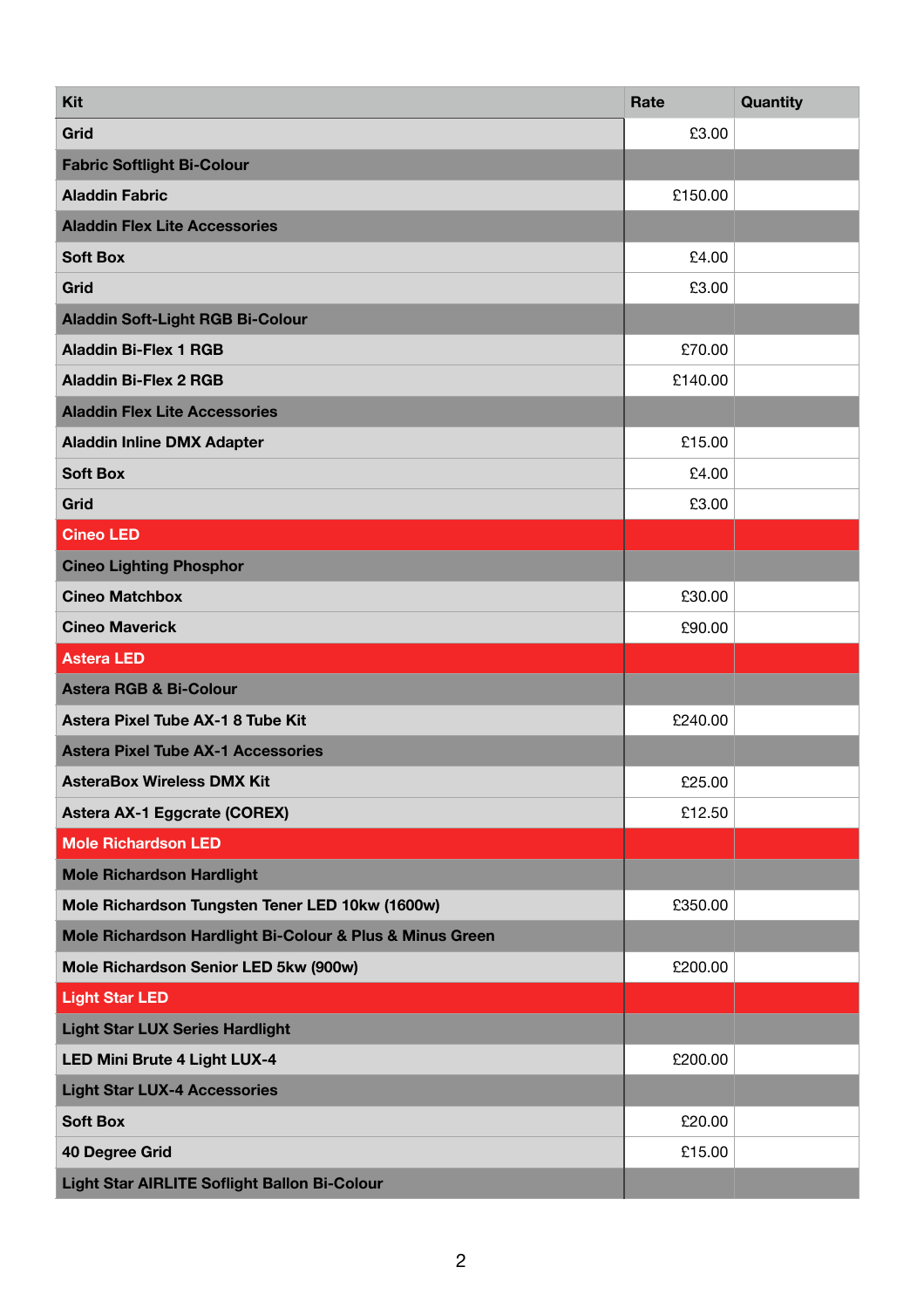| Kit                                         | Rate    | <b>Quantity</b> |
|---------------------------------------------|---------|-----------------|
| Light Star 1000w AIRLITE (8ft Tube)         | £350.00 |                 |
| <b>Nanlux LED</b>                           |         |                 |
| <b>Nanlux Softlight RGB &amp; Bi-Colour</b> |         |                 |
| Nanlux Dyno 650C                            | £175.00 |                 |
| Nanlux Dyno 1200c                           | £300.00 |                 |
| <b>Nanlux Dyno 650C Accessories</b>         |         |                 |
| <b>Lamphead Only Eggcrate</b>               | £10.00  |                 |
| <b>SoftBox</b>                              | £10.00  |                 |
| 40 Degree Grid                              | £10.00  |                 |
| <b>Nanlux Dyno 650C Accessories</b>         |         |                 |
| <b>Octodome Softbox &amp; Eggcrate</b>      | £45.00  |                 |
| <b>Chimera Softbox &amp; Eggcrate</b>       | £35.00  |                 |
| <b>Tungsten</b>                             |         |                 |
| <b>Fresnel</b>                              |         |                 |
| Arri T5                                     | £25.00  |                 |
| Arri T <sub>2</sub>                         | £15.00  |                 |
| Arri T1                                     | £11.00  |                 |
| Arri 650w                                   | £9.00   |                 |
| Arri 300w                                   | £9.00   |                 |
| Arri 150w                                   | £9.00   |                 |
| <b>Scrims Available</b>                     |         |                 |
| <b>Softlight</b>                            |         |                 |
| <b>Jem Studio Lighting</b>                  |         |                 |
| <b>Jemball 2Kw</b>                          | £40.00  |                 |
| <b>Jemball 1Kw</b>                          | £30.00  |                 |
| Jemball 500w                                | £20.00  |                 |
| <b>Dedolight</b>                            |         |                 |
| Dedo 1kw 5' Panaura                         | £45.00  |                 |
| <b>Open Face</b>                            |         |                 |
| Arri 2Kw Blonde                             | £15.00  |                 |
| Filmgear & Mole Richardson                  |         |                 |
| <b>6Kw Filmgear Spacelight Socapex</b>      | £35.00  |                 |
| 6Kw Mole Richardson 2x 16a                  | £35.00  |                 |
| <b>Spots</b>                                |         |                 |
| <b>ETC</b>                                  |         |                 |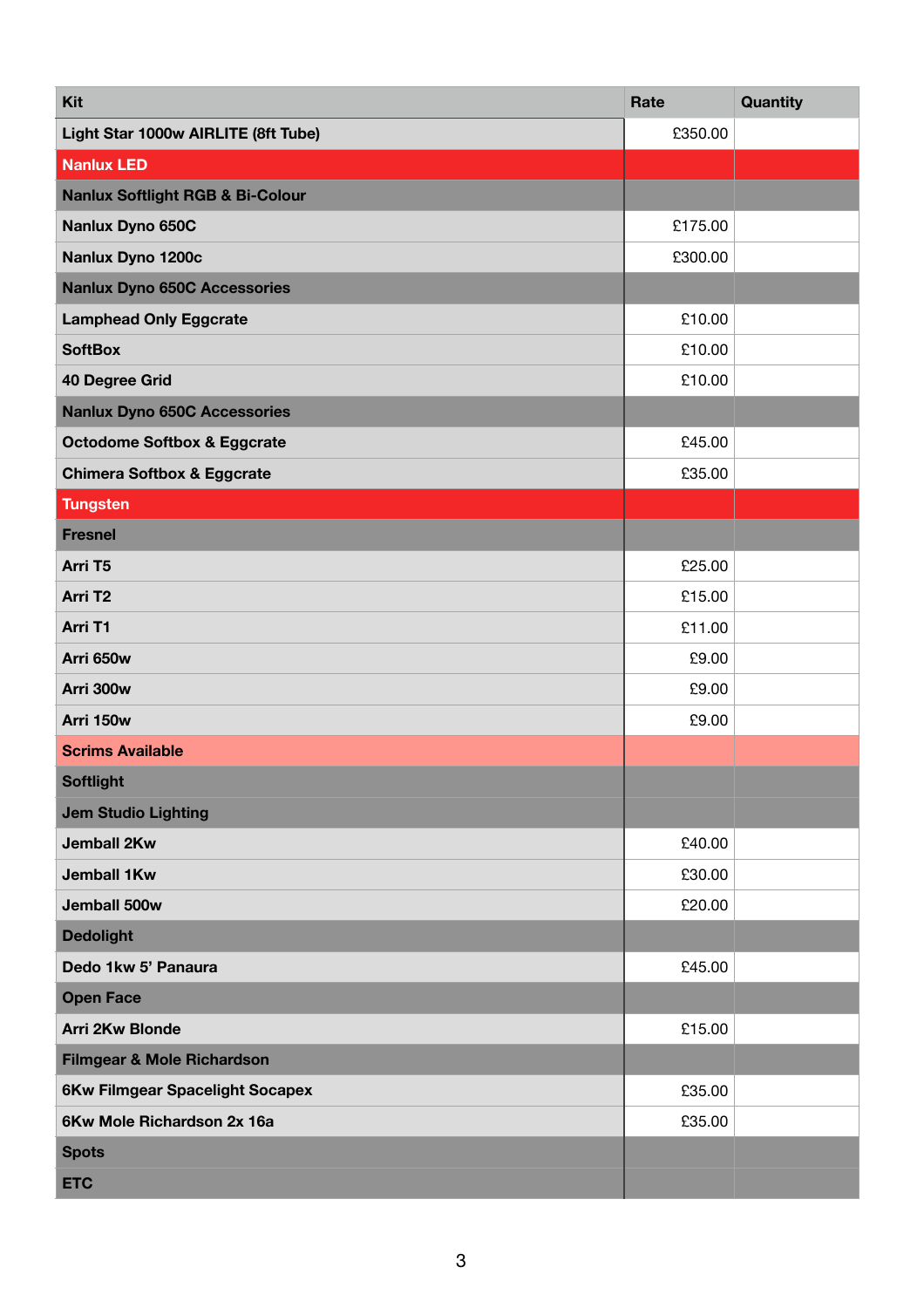| Kit                                 | Rate       | Quantity |
|-------------------------------------|------------|----------|
| ETC Source 4 25-50 Degree 750w      | £25.00     |          |
| <b>ETC Source 4 Accesories</b>      |            |          |
| <b>ETC Source 4 Gobos available</b> | <b>POA</b> |          |
| <b>ETC Iris</b>                     | £10.00     |          |
| <b>Dedolight</b>                    |            |          |
| Dedolight 150w 4 Head Kit           | £65.00     |          |
| <b>Retro Style Prop Lighting</b>    |            |          |
| <b>Robe Patt 2013 750w</b>          | £85.00     |          |
| <b>HMI</b>                          |            |          |
| <b>Fresnel</b>                      |            |          |
| 6Kw                                 | £300.00    |          |
| 4Kw                                 | £130.00    |          |
| <b>2.5Kw</b>                        | £90.00     |          |
| <b>1.2Kw</b>                        | £62.00     |          |
| 575Kw                               | £52.00     |          |
| <b>M-Series</b>                     |            |          |
| Arri M90                            | £350.00    |          |
| <b>Softlight</b>                    |            |          |
| 400w Octodome                       | £85.00     |          |
| <b>Flourescent</b>                  |            |          |
| <b>Kino Flo</b>                     |            |          |
| 4ft 4Bank 5600K & 3200K             | £50.00     |          |
| 2ft 4Bank 5600K & 3200K             | £50.00     |          |
| <b>Encapsulite</b>                  |            |          |
| <b>T8 Stick Lite</b>                | £15.00     |          |
| <b>T5 Stick Lite</b>                | £12.50     |          |
| <b>Textiles</b>                     |            |          |
| 20ft by 20ft Per Textile            |            |          |
| Silk Full, 1/2 & 1/4                | £45.00     |          |
| <b>Black Out</b>                    | £45.00     |          |
| <b>Ultrabounce</b>                  | £50.00     |          |
| 12ft by 12ft Per Textile            |            |          |
| Silk Full, 1/2 & 1/4                | £23.00     |          |
| Grid Full, 1/2 & 1/4                | £45.00     |          |
| <b>Black Out</b>                    | £25.00     |          |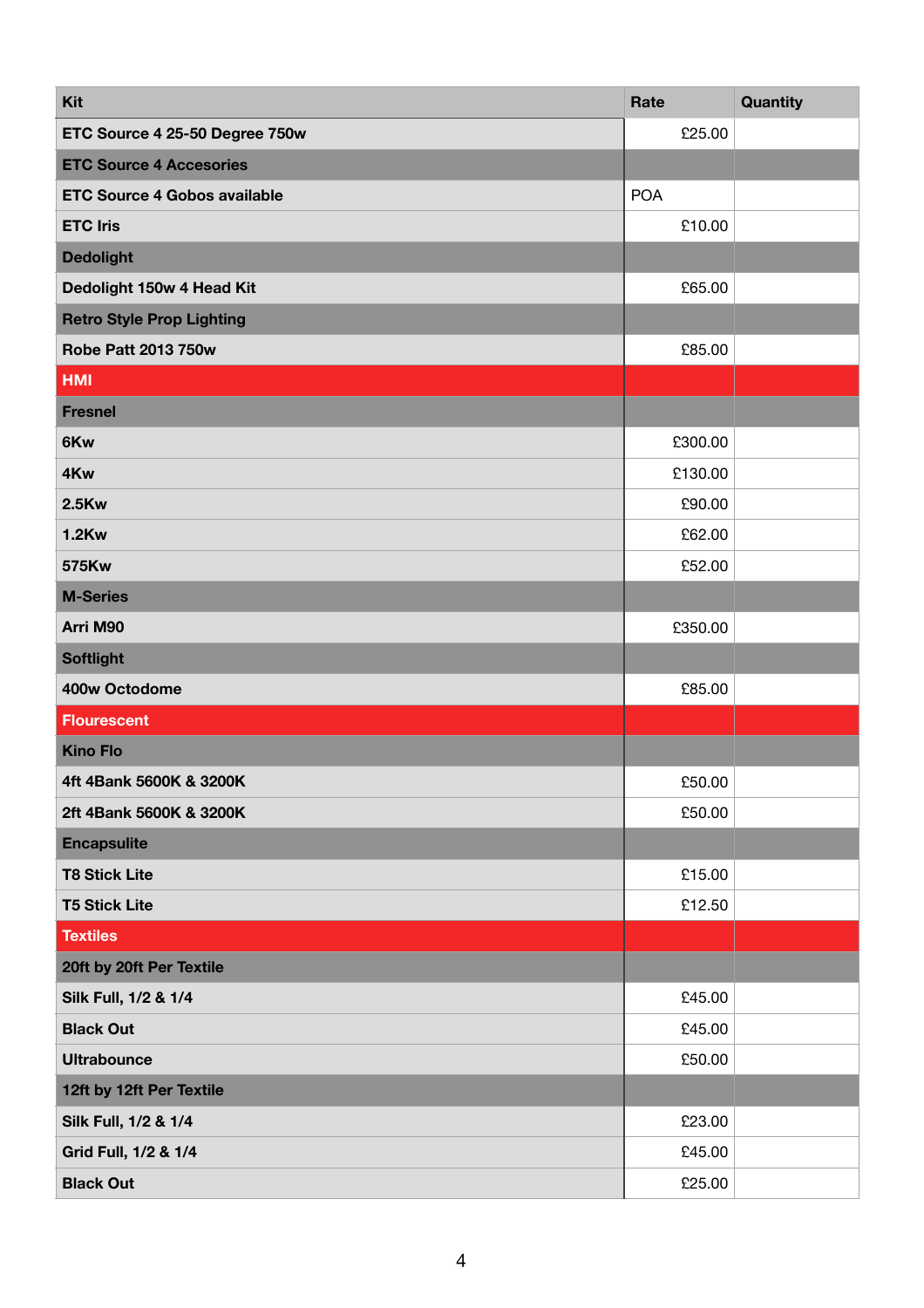| <b>Kit</b>                                    | Rate   | Quantity |
|-----------------------------------------------|--------|----------|
| <b>Ultrabounce</b>                            | £34.00 |          |
| <b>Muslin Bleached &amp; Unbleached</b>       | £30.00 |          |
| <b>Silver &amp; Gold Checkerboard (Elvis)</b> | £25.00 |          |
| 8ft by 8ft Per Textile                        |        |          |
| Silk Full, 1/2 & 1/4                          | £17.00 |          |
| Grid Full, 1/2 & 1/4                          | £18.00 |          |
| <b>Black Out</b>                              | £17.00 |          |
| <b>Ultrabounce</b>                            | £17.00 |          |
| <b>Muslin Bleached &amp; Unbleached</b>       | £17.00 |          |
| <b>Silver &amp; Gold Checkerboard (Elvis)</b> | £20.00 |          |
| Frames                                        |        |          |
| <b>Trace Frames</b>                           |        |          |
| 2ft by 2ft                                    | £3.00  |          |
| 3ft by 3ft                                    | £4.00  |          |
| 4ft by 4ft                                    | £5.00  |          |
| 8ft by 4ft                                    | £6.00  |          |
| <b>Overhead Frames</b>                        |        |          |
| <b>Modular Kit</b>                            |        |          |
| 12ft by 12ft                                  | £23.00 |          |
| 8ft by 8ft                                    | £17.50 |          |
| <b>Scaffold Pipe Kit</b>                      |        |          |
| 20ft by 20ft                                  | £45.00 |          |
| 12ft by 12ft                                  | £23.00 |          |
| 8ft by 8ft                                    | £17.00 |          |
| 6ft by 6ft                                    | £15.00 |          |
| <b>Flags</b>                                  |        |          |
| <b>Large Flag Kit</b>                         | £30.00 |          |
| <b>Medium Flag Kit</b>                        | £20.00 |          |
| <b>Small Flag Kit</b>                         | £10.00 |          |
| 4'4' Floppy Flag                              | £4.50  |          |
| 4'2' Flag (Meat Axe)                          | £4.00  |          |
| $3'3'$ Flag                                   | £3.00  |          |
| $3'2'$ Flag                                   | £3.00  |          |
| 30" 36" Flag                                  | £2.00  |          |
| 24" 30" Flag                                  | £2.00  |          |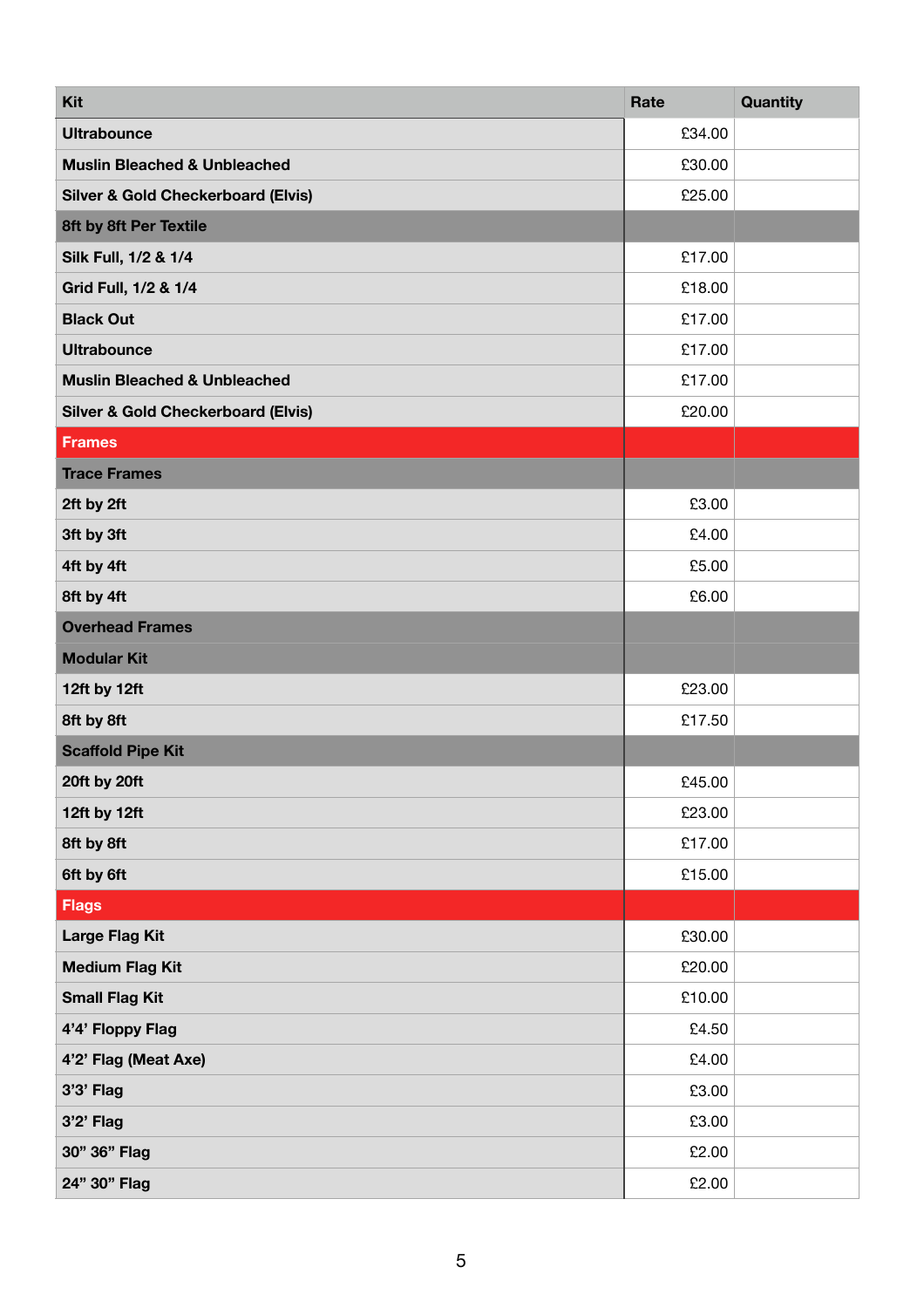| Kit                                            | Rate   | Quantity |
|------------------------------------------------|--------|----------|
| 18" 24" Flag                                   | £1.50  |          |
| 12" 18" Flag                                   | £1.50  |          |
| <b>Nets</b>                                    |        |          |
| <b>Large Net Kit</b>                           | £30.00 |          |
| <b>Medium Net Kit</b>                          | £20.00 |          |
| <b>Small Net Kit</b>                           | £10.00 |          |
| 4'4' Double & Single Net                       | £4.50  |          |
| 4'2' Double & Single Net                       | £4.50  |          |
| 3'3' Double & Single Net                       | £3.00  |          |
| 3'2' Double & Single Net                       | £3.00  |          |
| 30" 36" Double & Single Net                    | £2.00  |          |
| 24" 30" Double & Single Net                    | £2.00  |          |
| 18" 24" Double & Single Net                    | £1.50  |          |
| 12" 18" Double & Single Net                    | £1.50  |          |
| <b>Reflectors</b>                              |        |          |
| 3'3' Hard Silver / Soft Silver / White & Black | £25.00 |          |
| <b>Cucoloris</b>                               |        |          |
| 4'4' Cucoloris                                 | £7.50  |          |
| 2' 3' Cucoloris                                | £5.00  |          |
| <b>Stands</b>                                  |        |          |
| <b>Lighting Stands</b>                         |        |          |
| <b>Super Wind-Up</b>                           | £17.50 |          |
| <b>Double Wind-Up</b>                          | £10.50 |          |
| Low Double Wind-Up BLACK                       | £12.50 |          |
| <b>Triple Riser</b>                            | £4.50  |          |
| <b>Double Riser</b>                            | £4.50  |          |
| Low Boy                                        | £2.00  |          |
| <b>Lighting Grip Stands</b>                    |        |          |
| <b>High Roller</b>                             | £11.50 |          |
| <b>Medium Roller</b>                           | £7.50  |          |
| 20" C-Stand                                    | £4.50  |          |
| 40" C-Stand                                    | £4.50  |          |
| 60" C-Stand                                    | £6.50  |          |
| <b>C-Stand Base</b>                            | £4.50  |          |
| <b>Lighting Stand Accessories</b>              |        |          |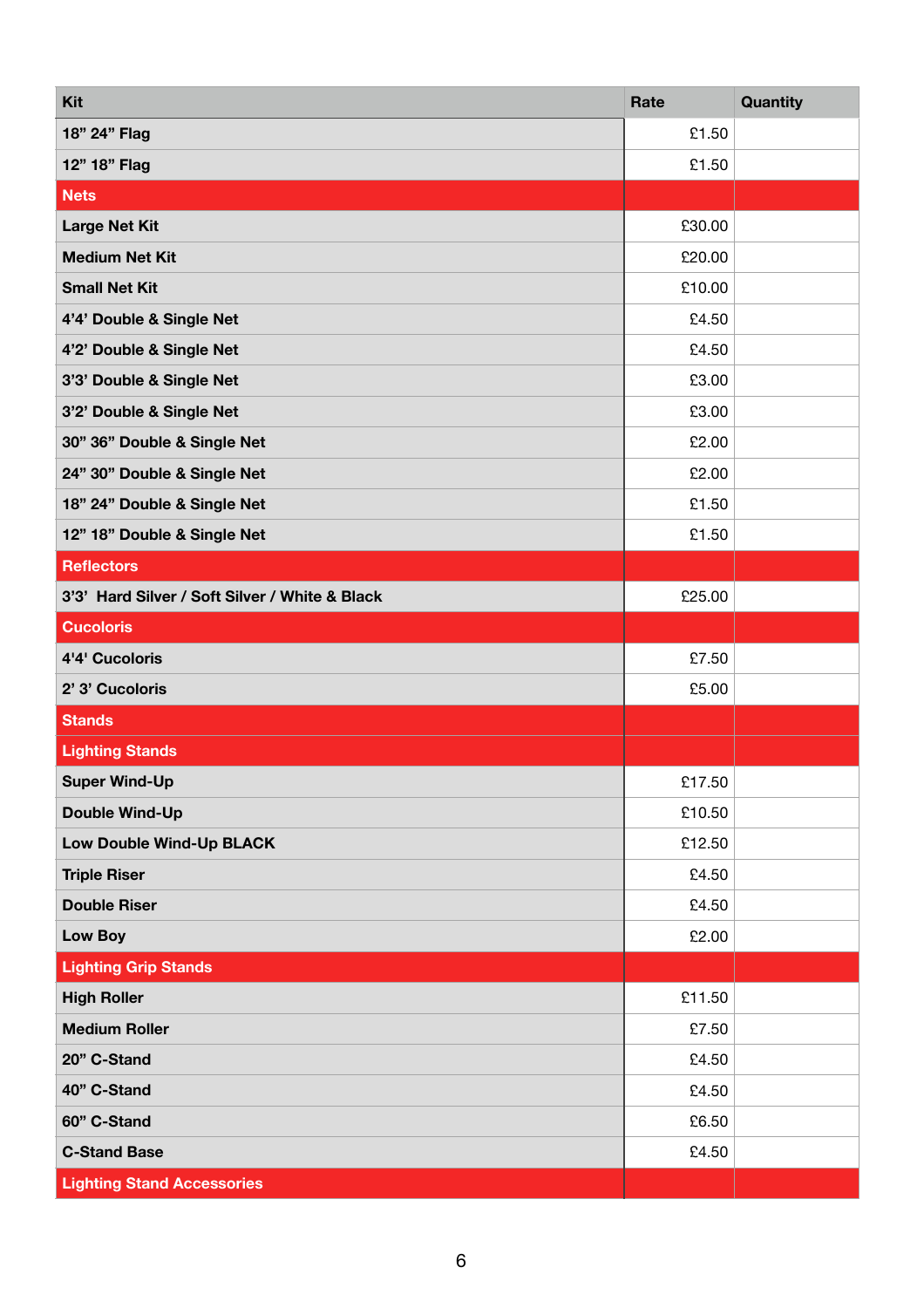| Kit                                      | Rate   | Quantity |
|------------------------------------------|--------|----------|
| <b>Hi-Lift Single</b>                    | £4.00  |          |
| <b>Hi-Lift Double</b>                    | £4.00  |          |
| Honka Bonka Set                          | £10.50 |          |
| <b>Swan Neck Baby</b>                    | £4.00  |          |
| <b>Swan Neck Junior</b>                  | £4.00  |          |
| <b>Lighting Grip Accessories</b>         |        |          |
| 2K > Pup Adapter (28mm > 16mm)           | £2.50  |          |
| 16mm Spigot                              | £2.50  |          |
| <b>Gaffer Clamp</b>                      | £2.50  |          |
| <b>G-Clamp</b>                           | £2.50  |          |
| <b>Cardellini Clamp</b>                  | £2.50  |          |
| <b>Market Clamp</b>                      | £2.50  |          |
| Super (K) Clamp                          | £2.50  |          |
| <b>Barrel Clamp</b>                      | £2.50  |          |
| <b>Big Ben</b>                           | £2.50  |          |
| <b>Magic Arm</b>                         | £2.50  |          |
| <b>Stage Weight</b>                      | £2.50  |          |
| Poly Holder 1"                           | £2.50  |          |
| Poly Holder 2"                           | £2.50  |          |
| 2.5" Griphead (Small Knuckle)            | £2.50  |          |
| 4.5" Griphead (Large Knuckle)            | £2.50  |          |
| <b>Frame Holder 50mm</b>                 | £2.50  |          |
| <b>Rigging Rope</b>                      | £2.50  |          |
| <b>Safety Bonds (75Kg)</b>               | £1.00  |          |
| <b>Booms</b>                             |        |          |
| <b>Mega Boom</b>                         | £32.00 |          |
| <b>Medium Duty Boom Arm (Flag Stand)</b> | £12.50 |          |
| America Grip Scaffold Pipe Boom Kit      | £50.00 |          |
| <b>Autopole</b>                          |        |          |
| 3ft Polecat (1.0-1.7m)                   | £4.00  |          |
| 5ft Polecat (1.5-2.7m)                   | £5.00  |          |
| 7ft Polecat (2.1-3.7m)                   | £6.00  |          |
| <b>Sandbags</b>                          |        |          |
| 5Kg Sangbag                              | £1.50  |          |
| Saddle Bag (Megaboom)                    | £5.00  |          |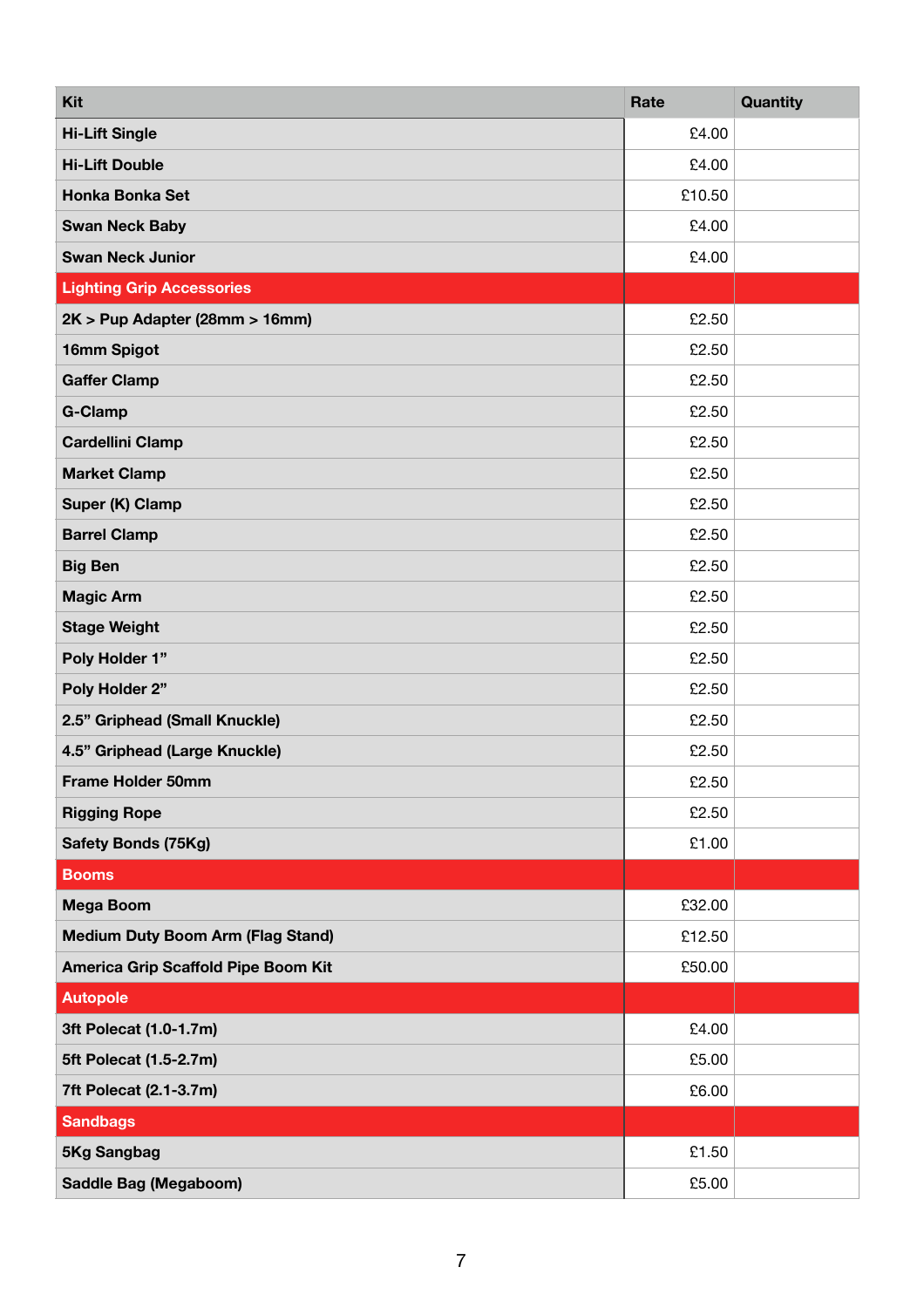| <b>Kit</b>                | Rate  | Quantity |
|---------------------------|-------|----------|
| Scaffold                  |       |          |
| <b>20ft Alloy Section</b> | £4.00 |          |
| <b>12ft Alloy Section</b> | £3.00 |          |
| <b>10ft Alloy Section</b> | £2.50 |          |
| <b>8ft Alloy Section</b>  | £2.00 |          |
| <b>6ft Alloy Section</b>  | £2.00 |          |
| <b>Scaffold Fittings</b>  |       |          |
| <b>Double Coupler</b>     | £1.00 |          |
| <b>Swivel Coupler</b>     | £1.00 |          |
| <b>Sleeve</b>             | £1.00 |          |
| Joint-Pin                 | £1.00 |          |
| <b>Power</b>              |       |          |
| <b>Single Phase 1PNE</b>  |       |          |
| 16a Single Phase Cable    |       |          |
| 16a 5m Extension          | £1.00 |          |
| 16a 10m Extension         | £1.00 |          |
| 16a 20m Extension         | £1.50 |          |
| 32a Single Phase Cable    |       |          |
| 32a 5m Extension          | £2.00 |          |
| 32a 10m Extension         | £2.00 |          |
| 32a 20m Extension         | £2.50 |          |
| 63a Single Phase Cable    |       |          |
| 32a 5m Extension          | £3.00 |          |
| 32a 10m Extension         | £3.00 |          |
| 32a 20m Extension         | £3.50 |          |
| <b>Three Phase 3PNE</b>   |       |          |
| 16a Three Phase Cable     |       |          |
| 16a 10m Three Phase Cable | £3.00 |          |
| 32a Three Phase Cable     |       |          |
| 32a 10m Three Phase Cable | £4.00 |          |
| 63a Three Phase Cable     |       |          |
| 63a 10m Three Phase Cable | £5.00 |          |
| <b>Adapters</b>           |       |          |
| 13a > 16a Jumper          | £2.00 |          |
| 16a > 13a 4 Way Pad       | £2.00 |          |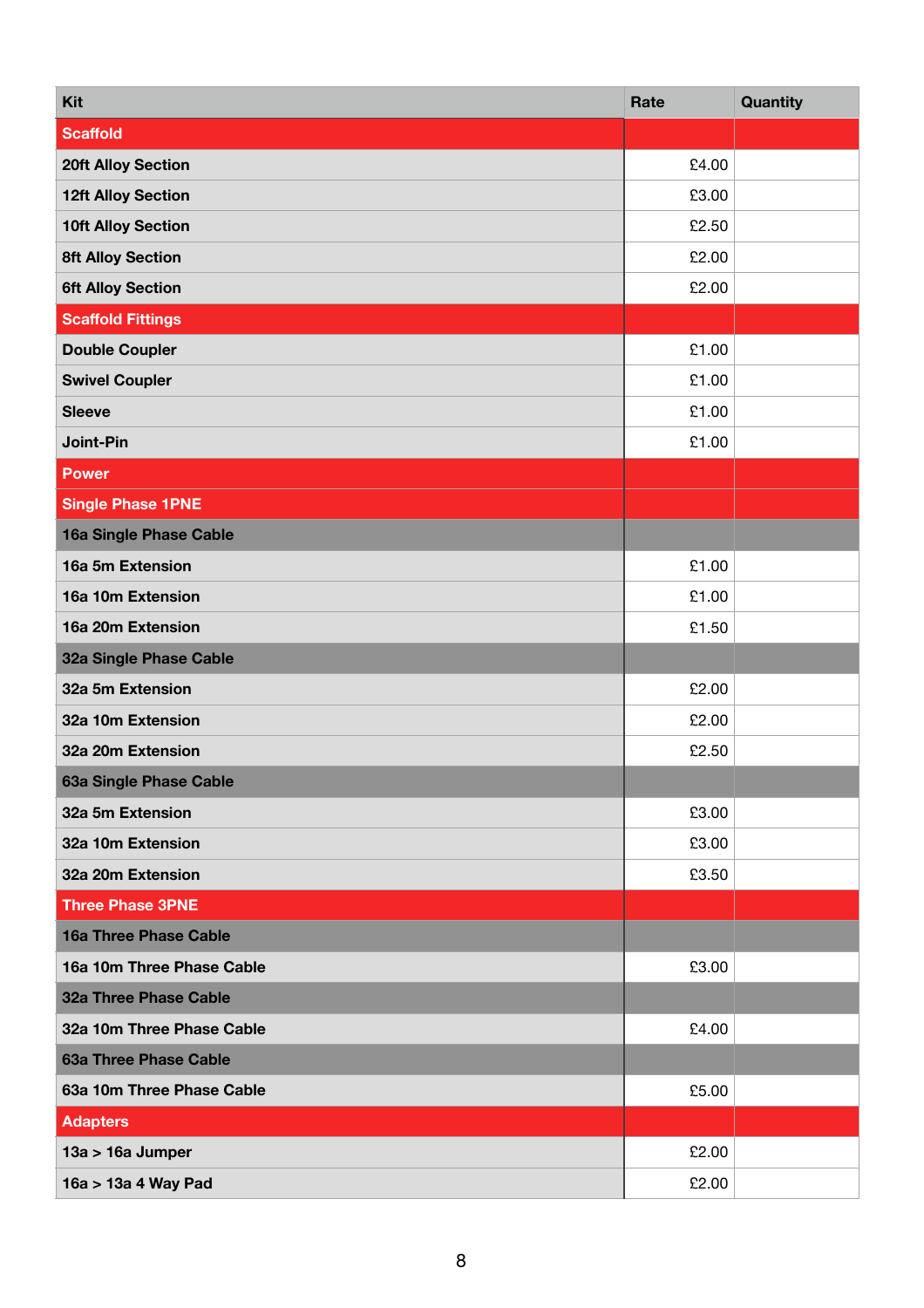| Kit                                                              | Rate    | Quantity |
|------------------------------------------------------------------|---------|----------|
| <b>RCD</b>                                                       |         |          |
| 13a Inline RCD                                                   | £2.00   |          |
| 16a Inline RCD                                                   | £4.00   |          |
| <b>Y-Cords</b>                                                   |         |          |
| 16a > 2x 16a Y-Cord                                              | £3.00   |          |
| <b>Distribution Boxes</b>                                        |         |          |
| <b>Three Phase</b>                                               |         |          |
| 63a 3PNE > 3x 63a 1PNE                                           | £35.00  |          |
| 63a 3PNE > 3x 32a 1PNE & 7x 16a 1PNE                             | £40.00  |          |
| 32 3PNE > 3x 32a 1PNE                                            | £30.00  |          |
| <b>Single Phase</b>                                              |         |          |
| 63a 1PNE > 3x 32a & 7x 16a 1PNE                                  | £30.00  |          |
| 32 1PNE > 7x 16a 1PNE                                            | £25.00  |          |
| <b>Cable Accessories</b>                                         |         |          |
| <b>Cable Ramp 2 Channel</b>                                      | £4.00   |          |
| <b>Cable Ramp 4 Channel</b>                                      | £4.00   |          |
| <b>Dimmers</b>                                                   |         |          |
| <b>Inline</b>                                                    |         |          |
| 2.5Kw Inline                                                     | £7.50   |          |
| <b>5Kw Inline</b>                                                | £12.50  |          |
| <b>DMX Inline</b>                                                |         |          |
| 2.5Kw Inline (DMX)                                               | £12.50  |          |
| 5Kw Inline (DMX)                                                 | £17.50  |          |
| <b>Effect Flicker Box</b>                                        |         |          |
| Anytronic Flicker Effect Box 32a 1PNE > 4x 16a 1PNE              | £50.00  |          |
| <b>Dimmer Packs DMX</b>                                          |         |          |
| 63a 1PNE > 16a 1PNE Packs                                        |         |          |
| 6 Way Dimmer Pack 63a > 6x 10a (Socapex Outlets) 50amps Max Load | £35.00  |          |
| 6 Way Dimmer Pack 63a > 12x 10a (16a Outlets) 50amps Max Load    | £35.00  |          |
| 6 Way Dimmer Pack 63a > 6x 10a (16a Outlets) 50amps Max Load     | £35.00  |          |
| 63a 1PNE > 16a 1PNE Packs                                        |         |          |
| 3 Way Dimmer Pack 63a > 3x 20a (32a Outlets) 50amps Max Load     | £40.00  |          |
| <b>Control</b>                                                   |         |          |
| <b>Wireless DMX</b>                                              |         |          |
| Exalux Connect One Kit Wifi Art-net & TX100 (Transmitter)        | £200.00 |          |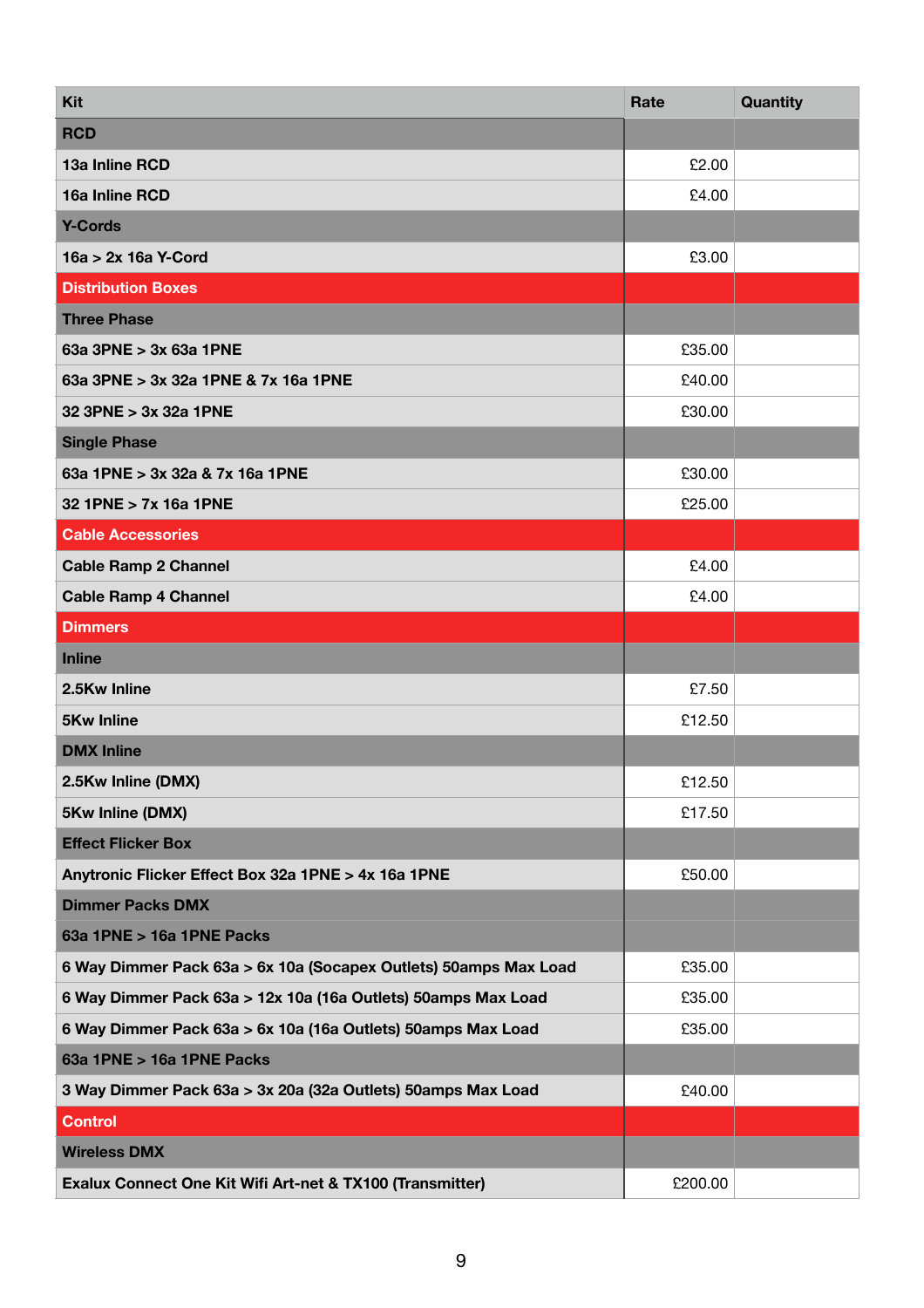| Kit                                                | Rate    | Quantity |
|----------------------------------------------------|---------|----------|
| <b>Cinelex Skynode TX (Receiver)</b>               | £15.00  |          |
| Indie Film Skynode Power Pack                      | £2.50   |          |
| <b>Effect</b>                                      |         |          |
| Jem Magnum 2500hz Haze Machine                     | £95.00  |          |
| <b>Chauvet Hurricane 1600 Smoke Machine</b>        | £40.00  |          |
| <b>Artem Exterior Smoke Machine</b>                | £100.00 |          |
| <b>Artem Consumables</b>                           |         |          |
| <b>Artem Smoke Canisters</b>                       | £15.00  |          |
| <b>Artem Gas Canisters</b>                         | £7.50   |          |
| <b>Ladders</b>                                     |         |          |
| <b>6 Rung Steps</b>                                | £5.00   |          |
| <b>10 Rung Steps</b>                               | £7.50   |          |
| <b>Zarges</b>                                      | £100.00 |          |
| <b>Consumables</b>                                 |         |          |
| <b>Sheet Material</b>                              |         |          |
| 2" Poly Board B/W 8'4'                             | £35.00  |          |
| 2" Poly Board B/W 4'4'                             | £16.50  |          |
| 1" Foamcore (Shinyboard) 8'4'                      | £40.00  |          |
| <b>Tapes</b>                                       |         |          |
| <b>Black Gaffer Tape</b>                           | £15.00  |          |
| <b>White Gaffer Tape</b>                           | £15.00  |          |
| <b>Electrical Tape</b>                             | £3.00   |          |
| <b>Miscellaneous</b>                               |         |          |
| 20x Croc Clips                                     | £12.00  |          |
| <b>Hank of Sashcord</b>                            | £12.50  |          |
| <b>Soft Wire</b>                                   |         |          |
| <b>Stick Pads &amp; Ties</b>                       |         |          |
| <b>Cable Ties</b>                                  |         |          |
| 13a Plug                                           |         |          |
| 16a Plug & Socket                                  |         |          |
| <b>Chinese Lantern Various Sizes</b>               |         |          |
| <b>Practical Bulbs various wattages and mounts</b> |         |          |
| <b>Gels, Filters &amp; Reflectors</b>              |         |          |
| <b>Correction Filter Kits</b>                      |         |          |
| <b>CTB Full, Half, Quarter &amp; Eighth</b>        |         |          |